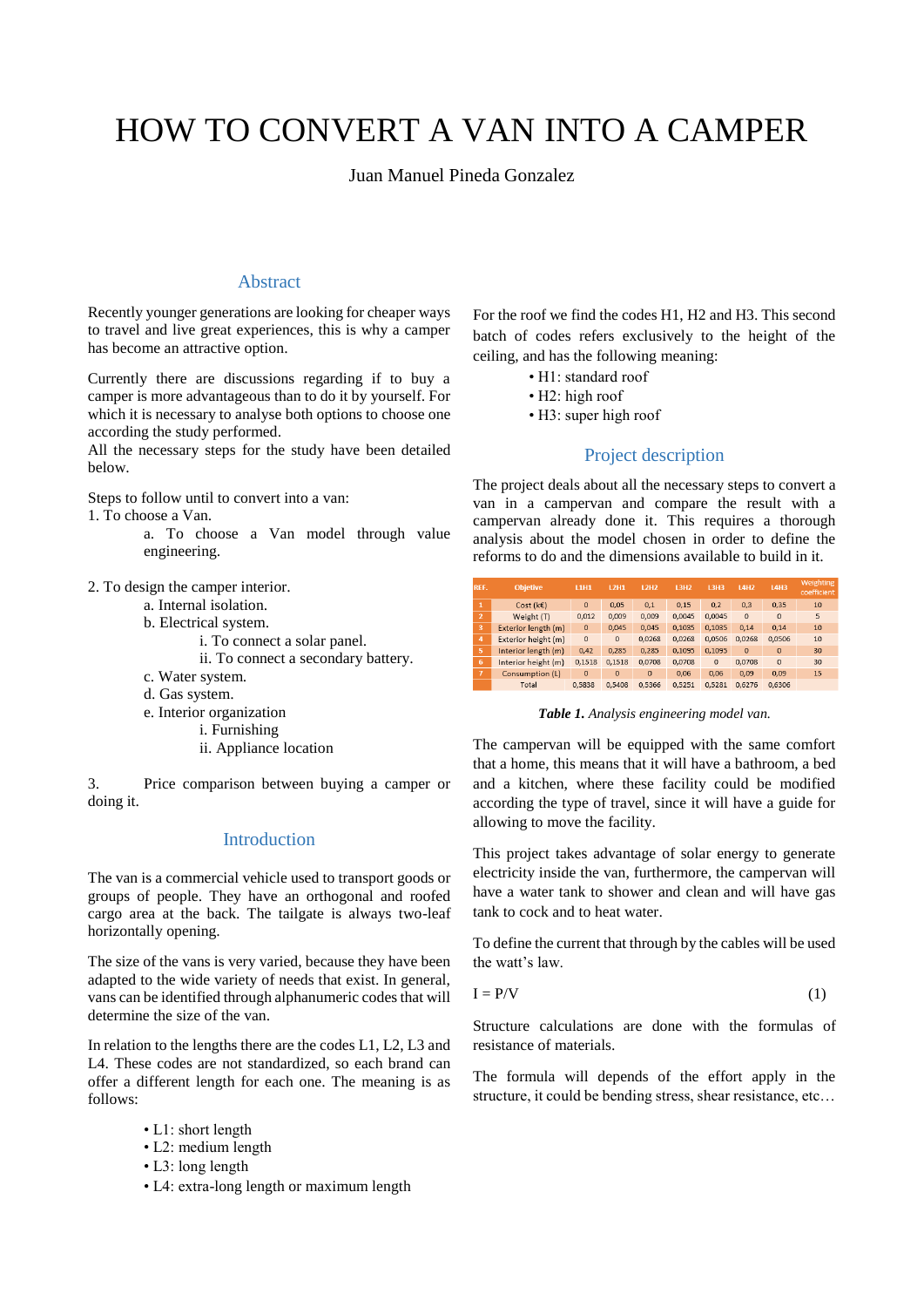## Targets and Methodology

One objective is made a welcoming ambience in the van, to get that, the insulation for noise, temperature and humidity is needed and some guides are used to move the furniture, creating the perfect atmosphere for different trips. Furthermore, some modification in exterior of the van have been done (windows, skylights), all this modification should be homologated at ITV. According the regulation all the furniture should be fixed at four points at least, and also the total weight should not exceed the maximum tare recommended by the manufacturer.

| <b>CARACTERÍSTICA</b>        | <b>MASA (KG)</b> |
|------------------------------|------------------|
| <b>PMA</b>                   | 3000             |
| $PMA_A$                      | 2240             |
| PMA <sub>B</sub>             | 1800             |
| <b>TARA</b>                  | 2010             |
| TARA,                        | 1200             |
| <b>TARA</b> <sub>B</sub>     | 810              |
| CARGA ÚTIL (Q <sub>U</sub> ) | 990              |
| $TARAA'$ (30°)               | 1049             |
| $TARA_B'$ (30°)              | 961              |

*Table 2. Manufacturer's data.*

Three models have been proposed to different trips in this project:

- Design A: It has kitchen, bed, one hanging furniture and bathroom. Recommended for a long trip.
- Design B: It has sofa/bed, a cabinet, the kitchen and bathroom. Recommended for wild trips.
- Design C: It has a bunk, clothes cabinet, two seats, the kitchen and the bathroom. Recommended for friends trips.

As previously mentioned, the campervan has electricity thanks to solar panel. The solar panel charge the battery and then the battery feed the electric system. The electric system is formed for an inverter, a stationary heating, the lighting, a water pump and a refrigerator.

Once its defined the components involved at electric system, it is necessary to define the location of each one to calculate the length and the size of the cable. The size of the cable depends of the current that through for the cable, more current requires more cable size. Fuses are used to protect the connections, at the below table is defined the fuse required for each component.

| Component                        | Consumption<br>(A/hour) | Fuse |
|----------------------------------|-------------------------|------|
| Refrigerator(12V)                | 3,75                    | 20 A |
| Water pump (12V)                 | 3,07                    | 15 A |
| Lighting (12V)                   | 1,00                    | 5 A  |
| <b>Heating</b>                   | 2.08                    | 20 A |
| Inversor de 12V a<br><b>220V</b> | 3,00                    | 15 A |
| <b>Regulator</b>                 | 3                       | 15 A |
| <b>Baterry</b>                   | 15                      | 60 A |

*Table 3. Fuses used.*

The water system of the camper has two tanks, one for clean water and another one for dirty water. To have hot water a boiler is used. The boiler also use gas and diesel.

For the gas system is needed respect some conditions:

**1.** It must be a watertight compartment with joints sealed with silicone or similar. The contour of the door must have a rubber to ensure sealing.

**2.** A ventilation grill to the outside must be made on the floor of the compartment. The opening must cover an area of at least 100cm2 (a square with a side of 10cm or a circumference of 17.8cm in diameter). If the sum of the capacity of the cylinders does not exceed 7kg, the ventilation gap may be smaller (minimum 20mm in diameter). The grid cannot be obstructed, so it is recommended to mount the cylinder on a base.

**3.** The tank must be in a vertical position with the valve up and attached to the vehicle by means of a double fixing system (upper and lower). The fastening system must be totally manual, it must not require tools to open or close.

**4**. There should be no electrical appliance inside the gas compartment.

**5**. The compartment door must save a jump of at least 5cm from the compartment level. If the door at floor level, it must install a wooden strip in front of the tank.

The diesel system is used to feed the boiler and the heating. The installation is done by a professional.

Once the system installation has been completed, it is time to panelling the walls, the roof and the floor, it is possible to use a different panel for each surface, being able to install a lighter material on the roof and at walls so that it affects less the stability of the vehicle. It is very important to completely cover the surfaces, without leaving any gap where a change in temperature can be caused and weaken the insulation.

In this campervan, it will use the pine tongue and groove for the roof and walls, for the floor it will use a vinyl.

The panels are installed on battens, the battens allow to panelling despite of the van ribs.

Once the panels are installed, it's time of putting the furniture. The difference of our project is that furniture is not fixed, that is, the location of each component can be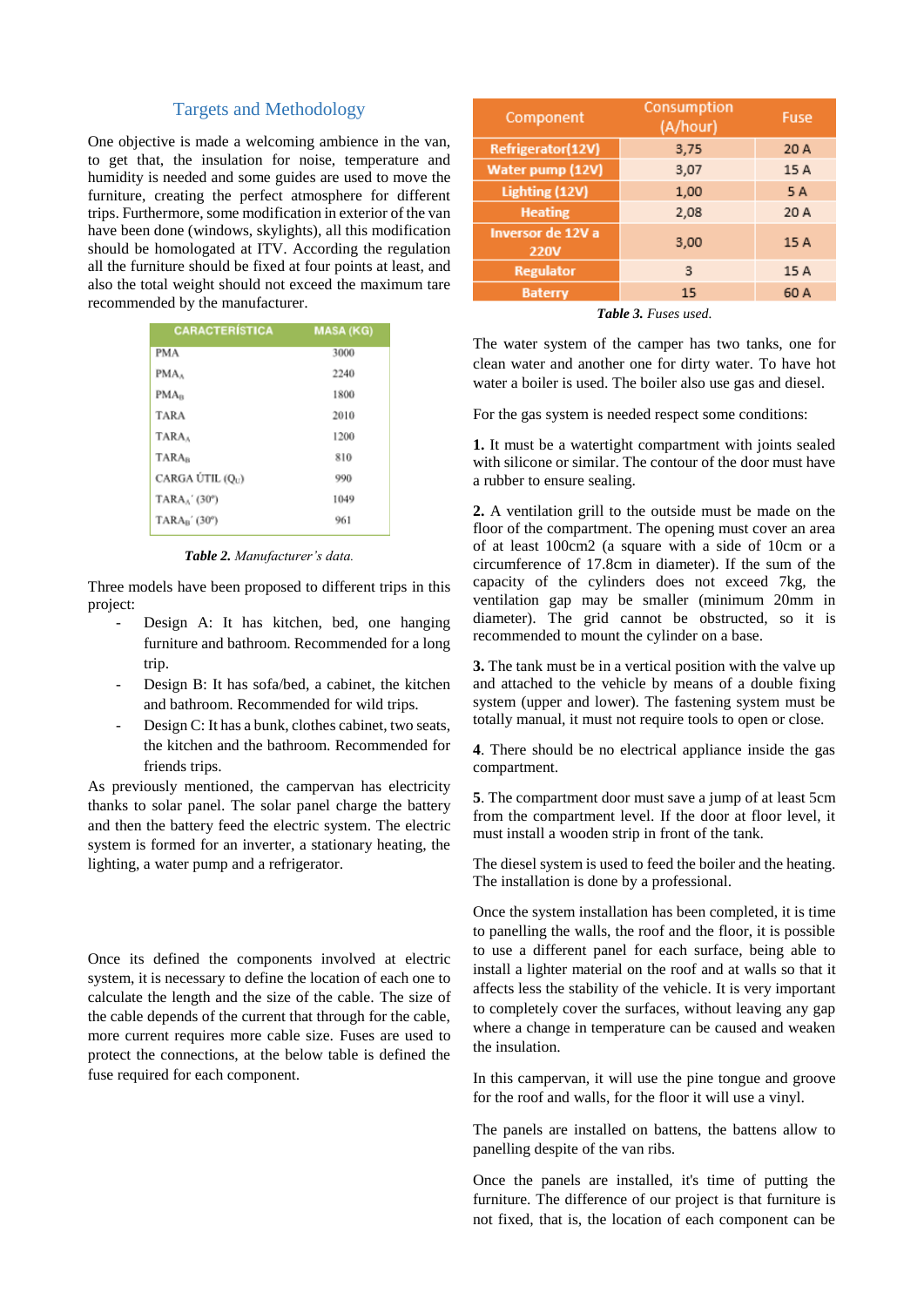modified to please the user that providing many alternatives depending on the destination of the trip, to get that a guide will be used. It must take into account that the kitchen and bathroom areas are fixed, since they require a fixed installation (electrical, gas and water).

To define the guide used in campervan are studied two materials, the wood and the aluminium.

In a first step the material chosen is wooden guide, it is thermal insulator, but it is difficult to build due it is not on the market. To compare both materials is necessary create a prototype to see the disadvantages of the wooden guide.



*Figure 1. Prototype wooden guide.*

The disadvantages are:

- The possibility of vertical movements is eliminated, it does not provide functionality and take up a lot of space. - The material used is changed to aluminium, it is a lighter and easier to machine material.

Aluminium guide is in the market, so that is advantage and is resist hits and external damage.



*Figure 2. Aluminium guide.*



Momento polar de inercia, del área, en el centro de gravedad = 51054.33 milímetros ^ 4

Ángulo entre ejes principales y ejes de pieza = 0.00 °

Momentos principales de inercia, del área, en el centro de gravedad: (milímetros ^ 4)  $1x = 2305.87$ <br> $1y = 48748.45$ 

|                       |                       | Aomentos de inercia del área, en el sistema de coordenadas de salida: ( milímetros ^ 4 ) . |
|-----------------------|-----------------------|--------------------------------------------------------------------------------------------|
| $LXX = 3628142600.75$ | $LXY = 0.00$          | $LXZ = 0.00$                                                                               |
| $1YX = 0.00$          | $LYY = 3628184601.76$ | $LYZ = 4014300.34$                                                                         |
| $LZX = 0.00$          | $LZY = 4014300.34$    | $LZZ = 55495.89$                                                                           |
|                       |                       |                                                                                            |

*Figure 3. Guide area properties.*

The next step is determine the quantity of material to build the furniture, to define that has been created the following table:

| Component                   | <b>Material</b><br>needed $(m2)$ | Mat. board<br>1,20x0,60 (m) | <b>Board needed</b><br>plywood | Component<br>weight (kg) | Cost $(\epsilon)$ | Component<br>weight /4 screws<br>(kg/und) |
|-----------------------------|----------------------------------|-----------------------------|--------------------------------|--------------------------|-------------------|-------------------------------------------|
| <b>Bed</b>                  | 6,6                              | 0,72                        | $9 + 1/4$                      | 61,975                   | 323,75            | 15,49375                                  |
| Kitchen                     | 7,44                             | 0,72                        | $10 + 1/2$                     | 70,35                    | 367,5             | 17,5875                                   |
| Hanging<br>forniture        | 4,86                             | 0,72                        | 6,75                           | 45,225                   | 236,25            | 11,30625                                  |
| <b>Clothes</b><br>furniture | 6,44                             | 0,72                        | 9                              | 60,3                     | 315               | 15,075                                    |
| <b>Bunk</b>                 | 3,36                             | 0,72                        | $4 + 3/4$                      | 31,825                   | 166,25            | 7,95625                                   |
| <b>Seats</b>                | $\overline{2}$                   | 0,72                        | 3                              | 20,1                     | 105               | 5,025                                     |
| Sofa/bed                    | 3,04                             | 0,72                        | $4 + 1/4$                      | 28,475                   | 148,75            | 7,11875                                   |
| Cabinet                     | 2,36                             | 0,72                        | 3,5                            | 23,45                    | 122,5             | 5,8625                                    |
|                             |                                  | Total                       | 51                             | 341,7                    | 1785              |                                           |

*Table 4. Quantity material and cost*

The last step is to compare the cost between converting a van in a campervan versus buying it ready. For this, all the associated cost to convert the van will be summed and compared with the market price of the same camper model.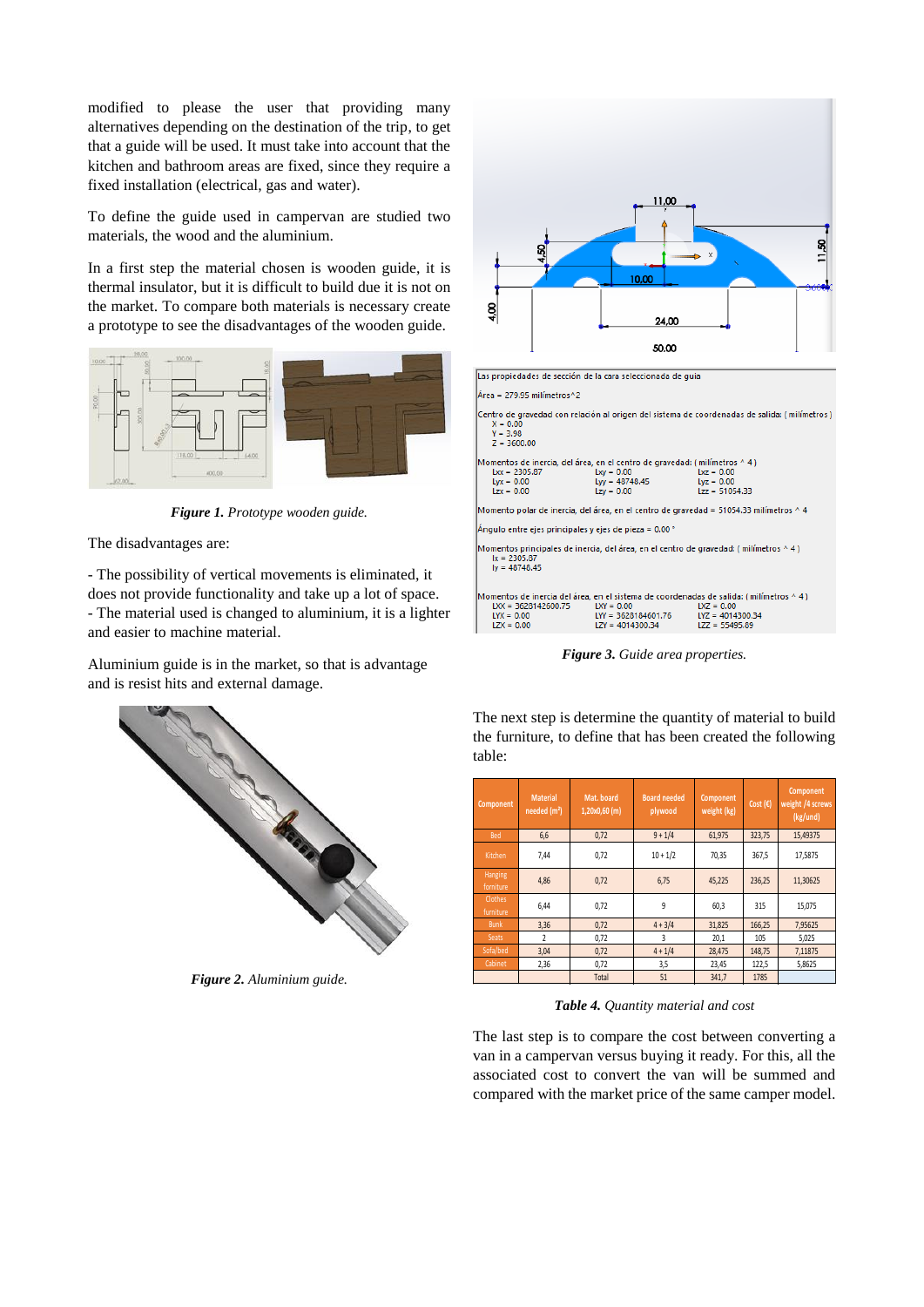### Results

To calculate the bolts that should anchor the furniture and the guide, it is carried out with the following steps:

1. List the amount of furniture for the design with the highest load.

2. Determine if the load on the axes in plane and at 30º exceed the PMA.

3. If the design is valid, the diameter of the bolt that is most in demand is calculated even in critical braking situation:

> a. Initial speed: 100 km/h (maximum speed allowed for these vehicle)

b. Safety coefficient: 0.5

c. DGT safety distance: 100 m -> 50 m (with safety factor)

| Component            | <b>Component</b><br>weight (kg) | Component<br>weight /4 screws<br>(kg/und) | <b>Design</b> | Deceleration (m/s^2) | Fbraking (N) | Fweight (N)    | Ftotal (N)  | <b>Ftotal/screw</b><br>(N/und) |
|----------------------|---------------------------------|-------------------------------------------|---------------|----------------------|--------------|----------------|-------------|--------------------------------|
| <b>Bed</b>           | 61.975                          | 15,49375                                  | A             | $-100$               | $-6197.5$    | $\overline{0}$ | 6197,5      | 1549,375                       |
| Kitchen              | 70.35                           | 17.5875                                   | A, B, C       | $-100$               | $-7035$      | 0              | 7035        | 1758.75                        |
| Hanging<br>forniture | 45.225                          | 11.30625                                  | A             | $-100$               | $-4522,5$    | 443.205        | 4544.165151 | 1136.041288                    |
| Clothes<br>furniture | 60,3                            | 15.075                                    | Ċ             | $-100$               | $-6030$      | 0              | 6030        | 1507,5                         |
| <b>Bunk</b>          | 31.825                          | 7.95625                                   | C             | $-100$               | $-3182.5$    | $\overline{0}$ | 3182.5      | 795,625                        |
| <b>Seats</b>         | 20,1                            | 5,025                                     | A, C          | $-100$               | $-2010$      | 0              | 2010        | 502,5                          |
| Sofa/bed             | 28.475                          | 7.11875                                   | B             | $-100$               | $-2847.5$    | $\mathbf{0}$   | 2847.5      | 711,875                        |
| Cabinet              | 23,45                           | 5.8625                                    | B             | $-100$               | $-2345$      | 0              | 2345        | 586,25                         |
| Poti                 | 11,725                          | 2.93125                                   | A, B, C       | $-100$               | $-1172,5$    | $\overline{0}$ | 1172,5      | 293,125                        |

*Table 5. Component forces.*

Design A is the loudest proposed design, so it is taken as reference to calculate the bolts and the load on the axes.

To define the load on axes is done the diagram of load forces (figure 4)



*Figure 4. Diagram load forces.*

It's calculated the force applied in each axle.

 $T(a) = 1462.8$  kg  $T(b) = 985.2 \text{ kg}$ 

To define the load on axes inclined 30º is done the diagram of load forces (figure 5)



*Figure 5. Diagram load forces inclined 30º.*

It's calculated the force applied in each axle.

 $T(a) = 1054.2 \text{ kg}$  $T(b) = 1393 kg$ 

Axle loads do not exceed the PMA provided by the manufacturer (table 2), so it can be said that this design is valid for our van, the axles should not be modified and the braking system is effective for this design.

To calculate the force supported by the bolt, it's necessary to know the force of each component. From the table 5, we extract the corresponding data for each chosen design.

Once the force of each component is known, its can define the required type of bolt with the below formula:

 $F = \frac{0.6 * f_{ub} * A}{v_{av}}$  $\frac{\gamma_{ub} \gamma_{ub}}{\gamma_{Mb}}$   $\rightarrow$   $\gamma_{Mb}$  is 1.25 for bolt joint.

From the formula, it's calculated  $F$ , that data is the resistance force of the proposed bolt.

#### Furniture anchor fixed to battens

Maximum force supported by a bolt: 1758.75N. Bolt proposed: DIN-7981 HC ST 4.8.  $F = 3648.06N \rightarrow$  Safety coefficient = 2.

Movable furniture anchor by guide

Maximum force supported by a bolt: 1549.4N. Bolt proposed: DIN-912 5.6.  $F = 4109.9N \rightarrow$  Safety coefficient = 2.5.

Anchor guide to the battens

Maximum force supported by a bolt: 1025.9N. Bolt proposed: DIN-7981 HC ST 4.8.  $F = 3648.06N \rightarrow$  Safety coefficient = 3.5.

Once defined the bolts used in the project, resistance material of a guide is calculated in order to ensure the structure.

#### Guide resistance

The material of the guide according to the manufacturer is Aluminium 6061 T6, the tempered form T6 indicates a resistance to fatigue of 290MPa, yield strength of 241MPa. It can withstand a maximum elongation of 10%. Aluminium is a ductile material, it means fracture resistance correspond to 1.5-2 safety coefficient.